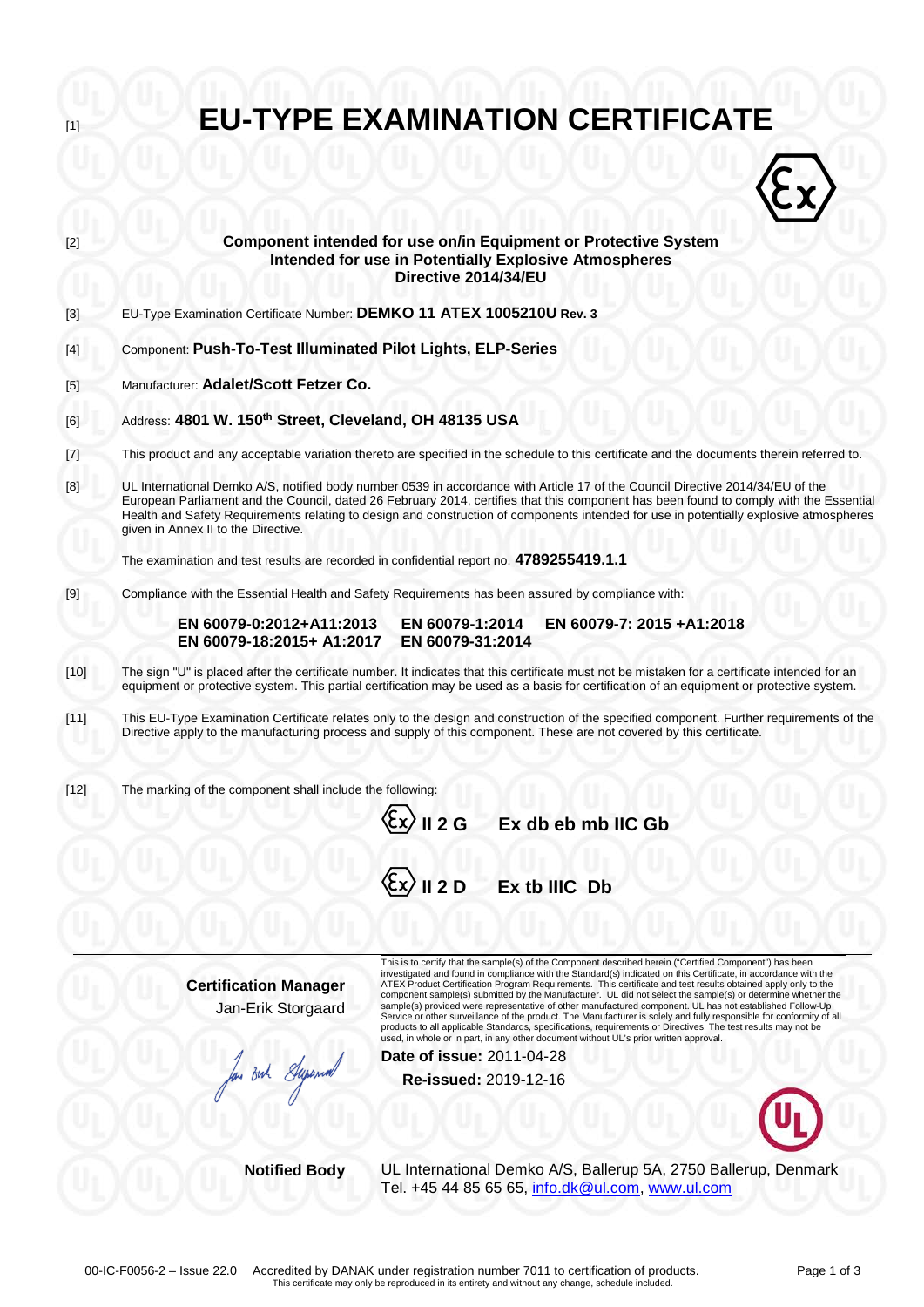## [13] **Schedule** [14] **EU-TYPE EXAMINATION CERTIFICATE No. DEMKO 11 ATEX 1005210U Rev. 3**

#### [15] Description of Component:

The ELP-Series push-to-test pilot lights are intended for connection to the Cat. No. EBT contact block via a mounting bracket, both manufactured by Adalet, and intended to be mounted in an increased safety enclosure. The pilot light comes in 120 V, 12 V, or 24 V AC/DC versions, with a single LED and an amber, green, red, or white cap. The LEDs are encapsulated through the base of the pilot light. The pilot light has an AL 6061 T6 metallic body and a Lexan 103 or 143 plastic cap.

Nomenclature for ELP-Series Pilot Lights:



**I** – Push-To-Test Pilot Light Series ELP – Series Designation

**II** – Pilot Light Cap Color

- A Amber
- G Green

R – Red W – White

**III** – Voltage Option 120 – 120 V AC/DC 12 – 12 V AC/DC 24 – 24 V AC/DC

### Temperature range

The ambient temperature range is -40 °C to +60 °C. The service temperature range is -40°C to +90°C.

Electrical data

120 V AC/DC, 1.53 W 12 V AC/DC, 0.31 W 24 V AC/DC, 0.58 W

## Routine tests

A visual inspection of the encapsulant is required per Clause 9.1 of EN 60079-18. No damage shall be evident such as cracks, exposure of the encapsulated parts, flaking, inadmissible shrinkage, swelling, decomposition or failure in adhesion or softening.

A routine dielectric test according to EN 60079-18, Clause 9.2, is required on the ELP-Series pilot lights. The devices shall withstand 1500 V r.m.s. for at least 1 second or 1800 V r.m.s. for 100 ms without dielectric breakdown or arcing occurring.

### [16] Descriptive Documents

The scheduled documents are listed in the report no. provided under item no. [ 8 ] on page 1 of this EU-Type Examination Certificate.

### [17] Schedule of limitations:

- Device must be mounted on a flat surface in a suitable 'Ex eb' increased safety enclosure and installed in accordance with installation instructions DS848.
- To maintain IP66 rating and/or dust protection method 'tb', a minimum of three gaskets must be installed in accordance with applicable installation instructions DS848.
- All power is to be shut off before connecting/disconnecting the conductors from the terminals.
- For ambient temperatures below  $-10$  °C, use field wiring suitable for the minimum ambient temperature.
- The water absorption test per Clause 8.1 of EN 60079-18 has not been performed on this device due to the encapsulant being housed entirely within the pilot light cap and body.
- Only for use with the Cat. No. EBT contact block. One block provided as standard.
- The Cat. No. EBT contact block will accommodate wire sizes from 22 AWG ( $0.5$  mm<sup>2</sup>) to 12 AWG ( $4$  mm<sup>2</sup>), with a maximum of two wires per terminal. Strip wire insulation 10-12 mm. Tighten terminal screws 7 to 10 in-lbs. (0.8 to 1.2 N-m).
	- The Cat. No. EBT contact block must be mounted to provide a minimum of 10 mm clearance to any conductive surfaces.
- When used with the Cat. No. EBT contact block, the device reaches a maximum temperature of 73˚C corresponding to a temperature code of T6.
- During installation, wire leads from the LED circuit may be terminated on the EBT contact block or may utilize appropriate crimping or soldering facilities.